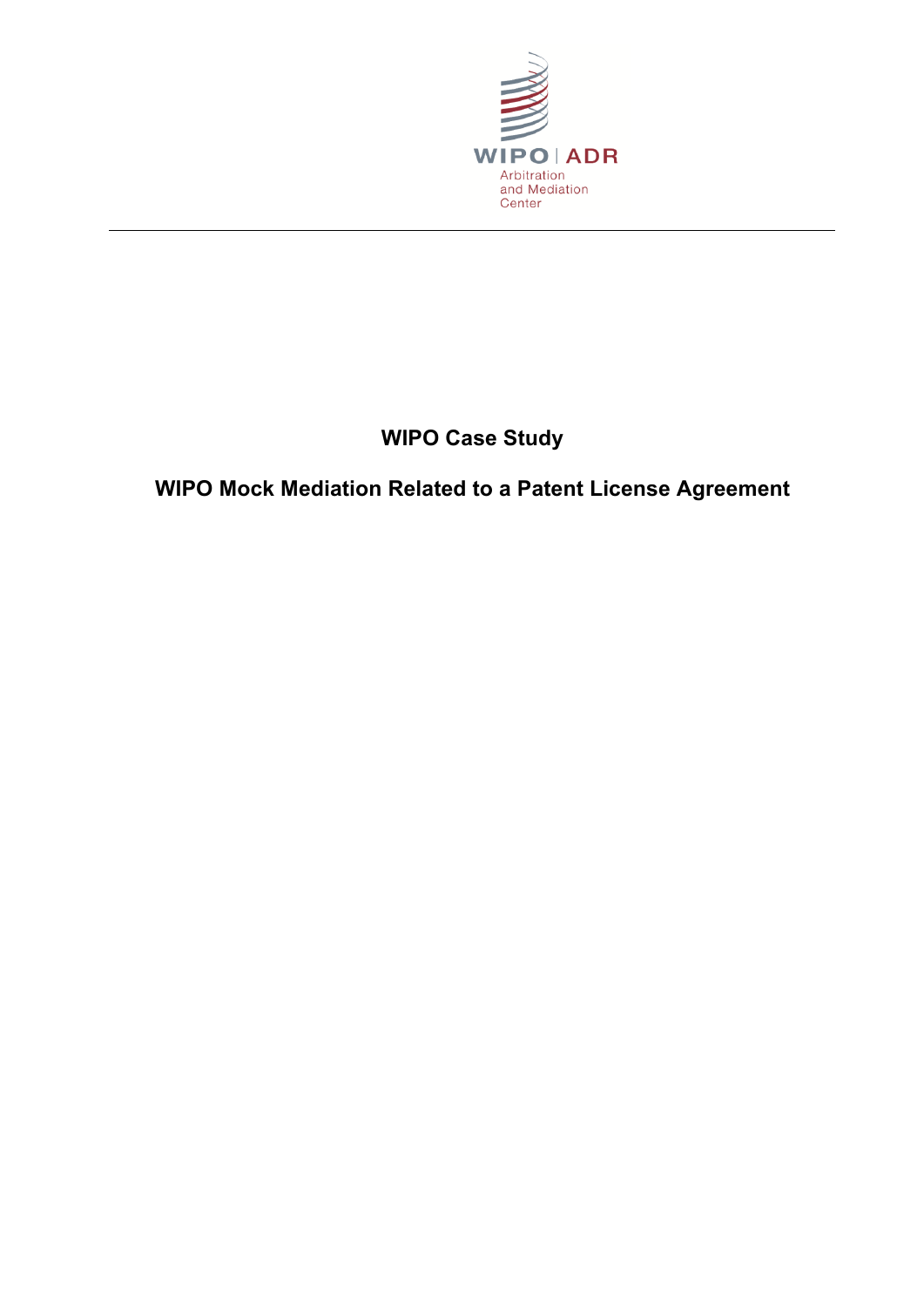Below are the proposed participants, and the case study.

| <b>Facilitator</b>                       | Claudia Grosman / Nathalia Mazzonetto / Rodrigo<br>Azevedo |
|------------------------------------------|------------------------------------------------------------|
| <b>WIPO Case Adminstrator</b>            | Chiara Accornero                                           |
| <b>WIPO Mediator</b>                     | <b>Martin Hauser</b>                                       |
| <b>Vento Technology CEO</b>              | Fernanda Leão                                              |
| <b>Vento Technology In-house Counsel</b> | Marcelo Inglez                                             |
| <b>Renewable BR Start-up CEO</b>         | Gonçalo da Cunha Ferreira                                  |
| Renewable BR Start-up In-house Counsel   | <b>Gabriel Leonardos</b>                                   |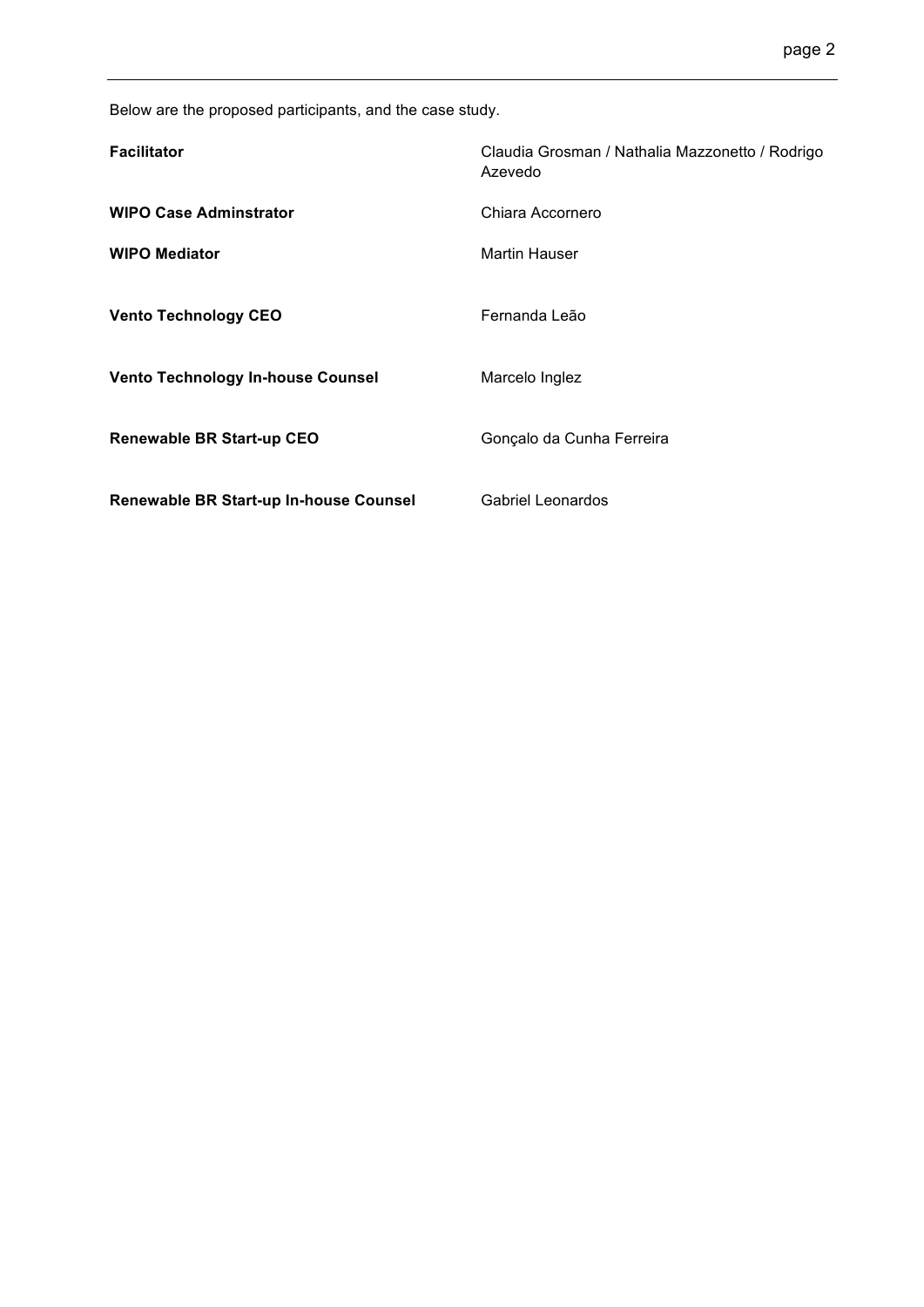## **Statement of the Case**

Vento Technology is a company based in the US that holds a portfolio of US and Brazilian patents related to wind farm equipment.

Renewable BR Start-up is a research-based company domiciled in Brazil that develops, manufactures, and sells wind turbines and the components for the same to customers around the globe.

In 2016, Vento Technology and Renewable BR Start-up entered into a patent license agreement (the ''Agreement'') in which Vento Technology licensed the Brazilian and US patents to Renewable BR Startup against an upfront payment and monthly payment of royalties based on net sales of product.

The Agreement granted Renewable BR Start-up the right to use the patented technology for research and development purposes in Brazil and an exclusive license to manufacture and sell products only in Brazil, excluded any right to manufacture and sell in the US.

In its annual diligence reports to Vento Technology, Renewable BR Start-up has described use of the technology for research and development purposes but has not reported any sales of products falling under the patent rights.

In early 2020, external counsel to Vento Technology discovered that Renewable BR Start-up was selling parts for wind turbines worldwide, including in the US, which Renewable BR Start-up in its marketing material claimed to have developed. According to Vento Technology's counsel, these parts are covered by Vento Technology's US patents.

Renewable BR Start-up contends that these parts are not covered by Vento Technology's patents but rather covered by patents recently issued to Renewable BR Start-up in the US, Brazil, and other jurisdictions, and that in any case the business activities of Renewable BR Start-up are outside of the US and Brazil should be of no concern to Vento Technology.

As a result, a dispute on alleged patent infringement and breach of contract arose between the parties. Both the Director of Licensing of Vento Technology and the CEO of Renewable BR Start-up were very upset about this situation.

Renewable BR Start-up counsel reminded the Director of Licensing of Vento Technology of the dispute resolution mechanism provided for in the Agreement:

### "Dispute Resolution Clause

1. **Any dispute, controversy or claim arising under, out of or relating to this Agreement** and any subsequent amendments of this Agreement, including, without limitation, its formation, validity, binding effect, interpretation, performance, breach or termination, as well as non-contractual claims, **shall be submitted to mediation in accordance with the WIPO Mediation Rules**. The place of mediation shall be **São Paulo, Brazil**. The language to be used in the mediation shall be English.

2. **If, and to the extent that, any such dispute, controversy or claim has not been settled pursuant to the mediation within 90 days of the commencement of the mediation, it shall, upon the filing of a Request for Arbitration by either Party, be referred to and finally determined by arbitration in accordance with the WIPO Expedited Arbitration Rules.** Alternatively, if, before the expiration of the said period of 90 days, either party fails to participate or to continue to participate in the mediation, the dispute, controversy or claim shall, upon the filing of a Request for Arbitration by the other party, be referred to and finally determined by arbitration in accordance with the **WIPO Expedited Arbitration**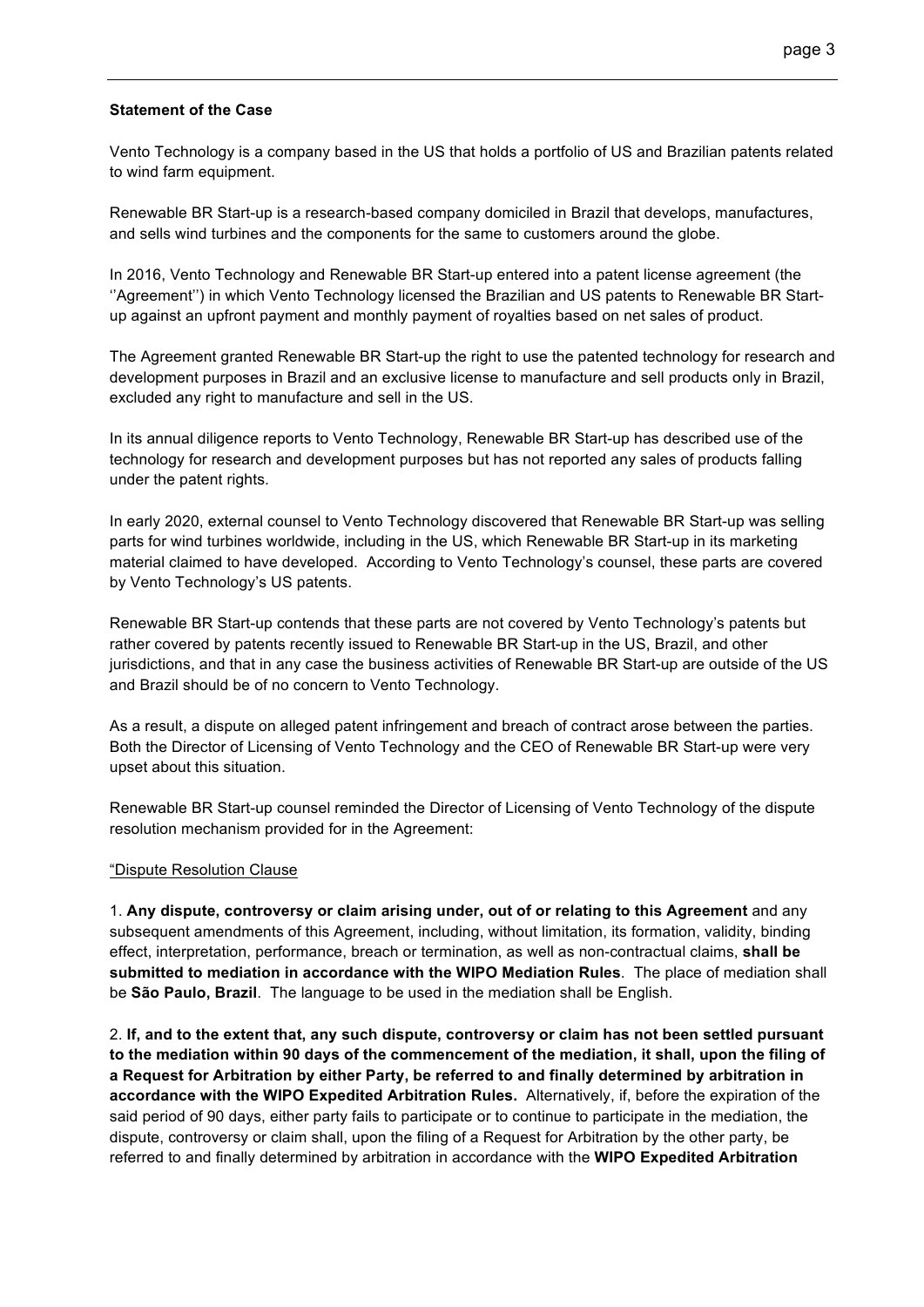**Rules**. The place of arbitration shall be **São Paulo, Brazil.** The language to be used in the arbitral proceedings shall be English.

3. The dispute, controversy or claim shall be decided in accordance with the laws of Brazil."

## **Submission to Mediation and Appointment of Mediator**

Vento Technology submitted the dispute to mediation under the WIPO Rules in March 2021. The Request specified the qualifications required of the mediator:

- a licensed patent practitioner;
- having an understanding of patent law and familiar with licensing transactions;
- having experience in mediating patent disputes; and
- being fluent in English and Portuguese.

The WIPO Center suggested to the parties a list of candidates from the WIPO list of neutrals with such expertise. From the list, the parties chose a mediator.

### **Mediation**

WIPO Case Administrator: Explains the appointment of the mediator by the WIPO Center.

### Mediator:

Explains that he held a preliminary telephone conference with both parties' counsel to discuss the following matters:

- sign an attendance sheet and ask participants to turn on their cameras;
- the participants in the mediation session, the date for the mediation session;
- the decision-making authority of such participants;
- the role of the mediator; and
- documents to be exchanged before the session.

Following this telephone conference, the parties engaged in discussions about the date, venue and duration of the mediation session. The mediator held several teleconference caucus sessions with each party and the parties agreed on a one-day meeting to be held in São Paulo one month after the submission of the request for mediation.

### **Mediation Session**

Mediator: The mediator starts the mediation session and welcomes the parties.

At the outset, he provides the parties with an introduction to the mediation procedure, in particular related to confidentiality of the mediation, its purpose, the role of the mediator and procedural issues such as the use of caucus sessions.

The mediator emphasizes positively that parties were able to ensure the participation of their CEOs for the whole mediation session.

He invites the parties to introduce themselves, and to complete the list of potential business interests and to discuss critical issues.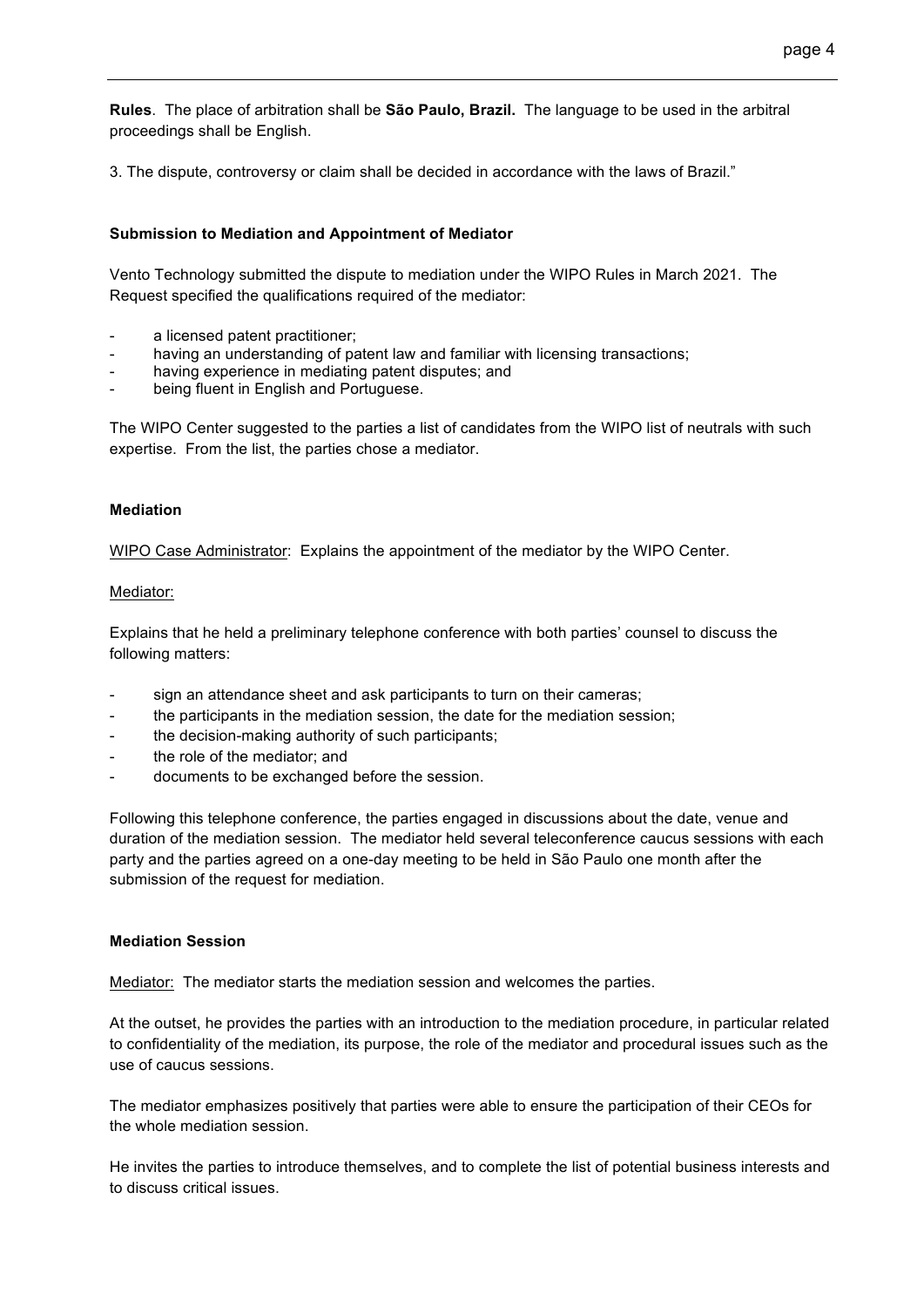## Parties:

At the mediation session each party is represented by its CEO who has full decision-making power.

| Vento Technology CEO                       | He does not like mediation and he is very upset with Renewable BR Start-<br>up's CEO. He wants to avoid any repetition of this incident and to continue<br>"business as usual" without additional competitors on the US market. He is<br>under pressure as another competitor could become a threat in the market<br>if Vento Technology CEO's financial resources are caught up in a lengthy<br>litigation. Therefore, he wants a time-efficient resolution of this conflict.                                                                                                                                                                                             |
|--------------------------------------------|----------------------------------------------------------------------------------------------------------------------------------------------------------------------------------------------------------------------------------------------------------------------------------------------------------------------------------------------------------------------------------------------------------------------------------------------------------------------------------------------------------------------------------------------------------------------------------------------------------------------------------------------------------------------------|
| Vento Technology In-<br>house Counsel      | This is his first mediation and he is a bit confused about what it is and what<br>to expect. He is prepared for a court-like situation and wants to perform<br>well in front of the CEO.                                                                                                                                                                                                                                                                                                                                                                                                                                                                                   |
| Renewable BR Start-up<br>CEO               | He is annoyed because the alleged patent infringement and a resulting<br>public dispute may put at risk public funding for Renewable BR Start-up's<br>R&D activities which is just under discussion with national authorities. He<br>wants to keep the dispute confidential and is willing to compromise.<br>However, given the company's difficult financial situation, he is hesitant to<br>incur any further financial obligations towards Vento Technology. He<br>assumes that Vento Technology intends to raise the licensing royalties in<br>the Agreement but thinks that the technology is not worth it. Additionally,<br>he does not like Vento Technology's CEO. |
| Renewable BR Start-up In-<br>house Counsel | He is very experienced in mediation and initially included the dispute<br>resolution clause. He recently participated in a training course for mediators<br>and would like to test the new skills he acquired.                                                                                                                                                                                                                                                                                                                                                                                                                                                             |

## **Caucuses and Negotiations**

At the mediation session the parties discussed with their lawyers proposals related to future royalty payments for the technology licensed to Renewable BR Start-up.

Such proposals were prepared by the parties separately in extensive caucus meetings which the mediator attended upon request of the parties. The caucus sessions allow the parties to deliberate on the other party's proposals, to conduct calculations in light of their business strategies and to discuss with the mediator such considerations.

## **Developing a Settlement**

### **Concluding a Settlement Agreement**

## **Additional Information for Role Players**

The following was agreed upon at an early stage:

Taking into account technology innovation carried out by Vento Technology, Vento Technology is now willing to grant to Renewable BR Start-up a non-exclusive license for the US patents for wind turbines which were the subject of the alleged patent infringement. Under this new non-exclusive license